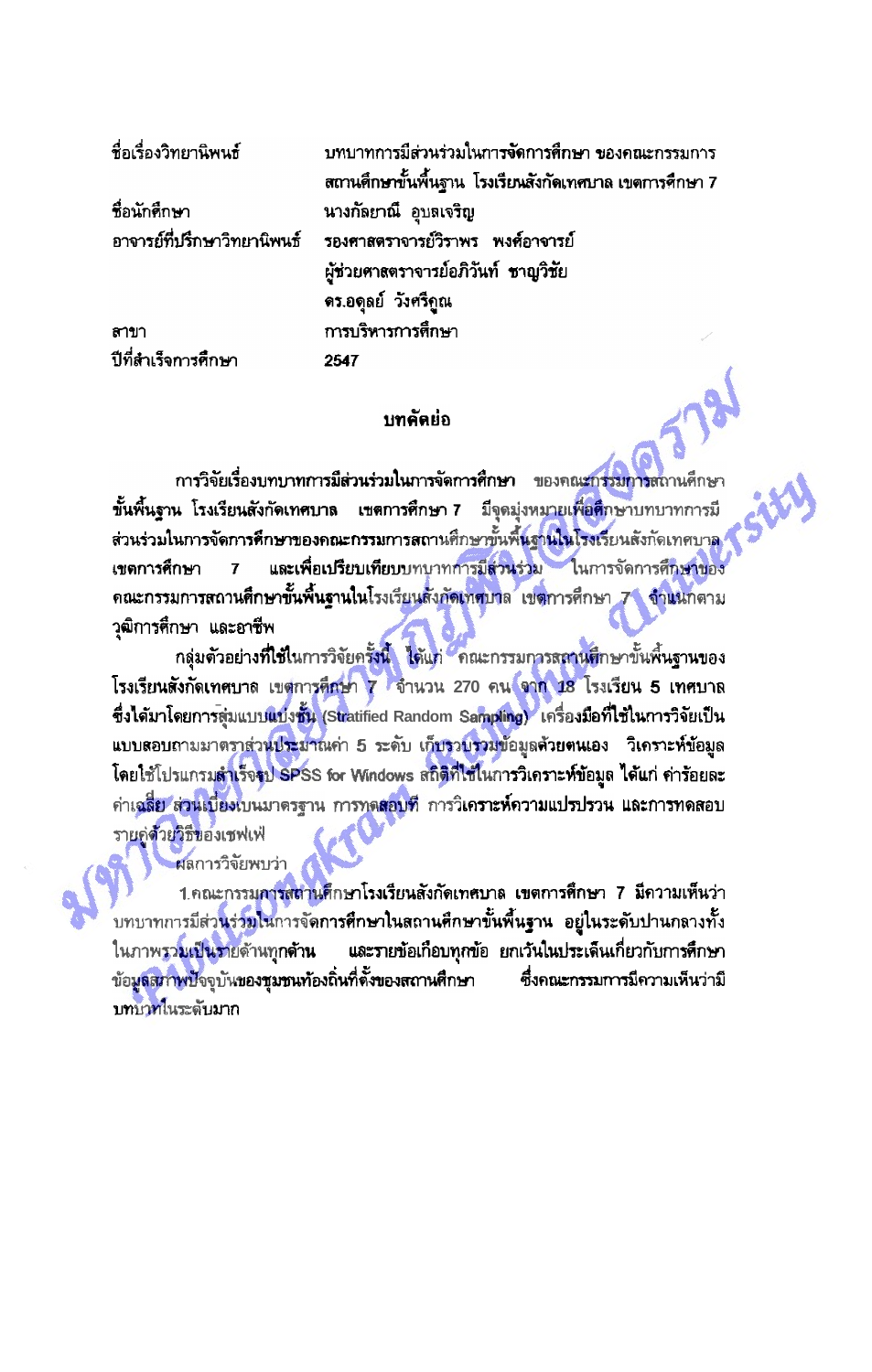2.คณะกรรมการสถานศึกษาขั้นพื้นฐานที่มีวุฒิการศึกษาระดับปริญญาตรีขึ้นไปและมี วุฒิการศึกษาต่ำกว่าปริญญาตรีมีบทบาทการมีล่วนร่วมในการจัดการศึกษาแตกต่างกัน ทั้งใน ภาพรวมและเป็นรายด้าน ในด้านการกำหนดนโยบายและแผนพัฒนาของสถานศึกษา ด้านการ ให้ความเห็นชอบแผนปฏิบัติการประจำปีของสถานศึกษาด้านการให้ความเห็นชอบในการจัดทำ สาระหลักสูตรให้สอดคล้องกับความต้องการของท้องถิ่น ต้านการส่งเสริมและสนับสนุนให้เด็ก ทุกคนในเขตบริการได้รับการศึกษาขั้นพื้นฐานอย่างทั่วถึงมีคุณภาพ และได้มาตรฐาน ด้านการ เสนอแนวทางและมีส่วนร่วมในการบริหารจัดการวิชาการ งบประมาณ การบริหารงานบุคคล นละการบริหารทั่วไปของสถานศึกษา ด้านการเสริมสร้างความสัมพันธ์ระหว่างสถานศึกษากับ ชุมชน ตลอดจนประสานงานกับองค์กรทั้งภาครัฐและเอกชนเพื่อให้ ิสถานศึกษาเป็นแหล่ง ี วิทยาการของชุมชนมีส่วนในกา**รพัฒน**าชุมชนและท้องถิ่น และด้านการปฏิบัติการอื่นๆ <mark>ตามที่</mark> ได้รับมอบหมายจากหน่วยงานต้นสังกัดของสถานศึกษานั้น ส่วนด้านอื่น ๆ นอกนั้นไม่มีความ แตกต่างกัน

3.คณะกรรมการสถานศึกษาขั้นพื้นฐานที่มีอาชีพแตกต่างกันมีบทบาทการมีส่วนร่วม ในการจัดการศึกษาแตกต่างกัน โดยคณะกรรมการสถานศึกษาขั้นพื้นฐาน ที่มีอาชีพรับราชการมี ส่วนร่วมมากกว่าคณะกรรมการสถานศึกษาขั้นพื้นฐานที่มีอาชีพเกษตรศรหรือรับจ้าง และเมื่อ **ุ คณะกร**รมการสถานศึกษานั้นพื้นฐานที่มีอาชีพรับราชการหรือ พิจารณาเป็นรายด้าน พบว่า รัฐวิสาหกิจมีส่วนร่วมในการจัดการศึกษามากกว่าคณะกรรมการสถานศึกษาขั้นพื้นฐาน<sup>,</sup> ที่มีอาชีพ เกษตรกรหรือรับจ้าง และอาชีพค้าขายหรือประกอบธุรกิจส่วนตัว ในด้านกำหนดนโยบายและ ด้านให้ความเห็นชอบในการจัดทำ<mark>ลาระหลักสูตรให้สอด</mark>คล้องกับ นผนพัฒนาของสถานศึกษา ความต้องการของท้องถิ่น และคณะกรรมการสถานศึกษาขั้นพื้นฐานที่มีอาชีพรับราชการหรือ รัฐวิสาหกิจมีบทบาทการมีส่วนร่วมในการจัดการศึกษามา<mark>กกว่า คณะกรรมการสถานศึกษาขั้</mark>น พื้นฐานที่มีอาชีพเกษ<mark>ตรกรหรือ</mark>รับจ้าง ในต้านกา**รให้ความเห็นขอบแผนปฏิบัติการประจำปีข**อง สถาน<mark>ศึกษา ด้าน</mark>การเสริมสร้างความสัมพันธ์ระหว่างส**ถานศึกษากับชุมชน** กา**รประสานงาน** กับองค์กรทั้งภาครัฐและเอกชนเพื่อให้สถานศึกษาเป็นแหล่งวิทยากา**รของชุมชน และมีส่วนใน** การพัฒนาชุมชนและท้องถิ่น ส่ว<mark>นด้านอื่น</mark>ๆ นอกนั้นไม่มีความแตกต่างกัน Pibulson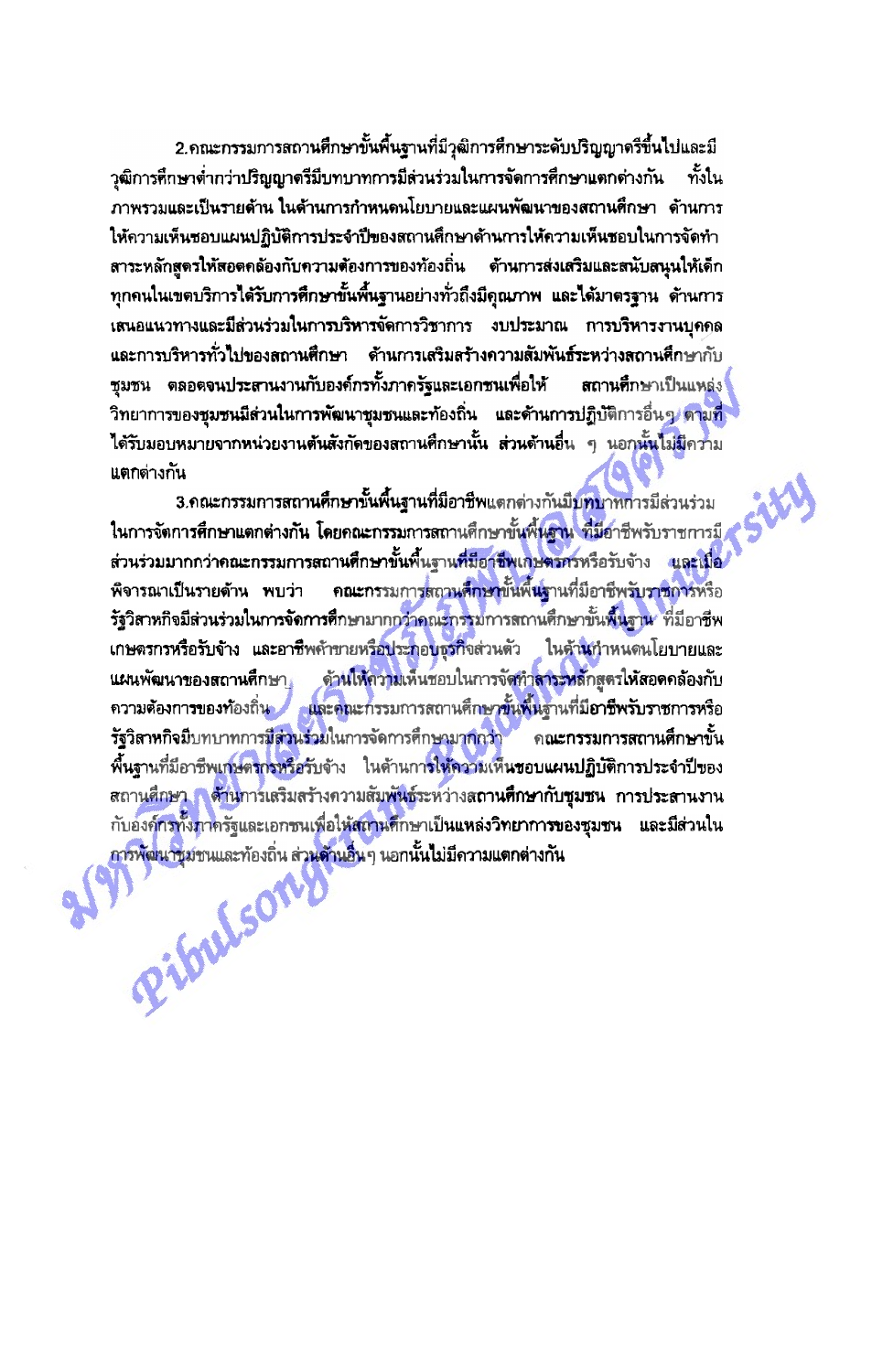|                 | PERTICIPATING ROLES IN EDUCATIONAL MANANEMENT OF |
|-----------------|--------------------------------------------------|
|                 | FOUNDATIONAL EDUCATIONAL COMMITTEE OF            |
|                 | MUNICEPAL SCHOOLS IN EDUCATIONAL ZONE 7          |
| Author          | Mrs. Kanlayanee Uboljarem                        |
| <b>Advisors</b> | Associate Professor Wiraporn Pongajarn           |
|                 | Assostance Professor Apivant Chanvichai          |
|                 | Dr. Adul Wangsikoon                              |
| field           | <b>Educational Anministration</b>                |
| Year            | 2004                                             |
|                 |                                                  |

## **ABSTRACT**

**The aims of this study were to study and compare participating roies on educational management of foundational educational committee of municipal schools in educational zone 7. The study was classified into educational backgrounds and professional backgrounds.** 

**The sampling group was 270 persons from 18 sdiools in municipal areas by stratified random sampling. The instrument was rating scale questionnaire, collected by the sampling group** was 270 persons from 18 schools in municipal a stratified random sampling. The instrument was rating scale questionnaire, collection the researcher. The data was annalized by percents.  $\bar{x}$ ,  $\bar{s}$ ,

**The study found that** :

**1. Educational committee took actions in educational management averaged in the middle level both in general and each specifics, acoept on the functions of studying present community conditions. These were accepted in a high level.** 

**2. Educational committee who were educated bachelor degree up and educated**  under bachelor degree, were different actions in roles both general and specifies. They were different many roles : policy planning, action planning, area children supporting, **academic administrating, budgeting. community relationship building, school academic**  servicing, the others were not different.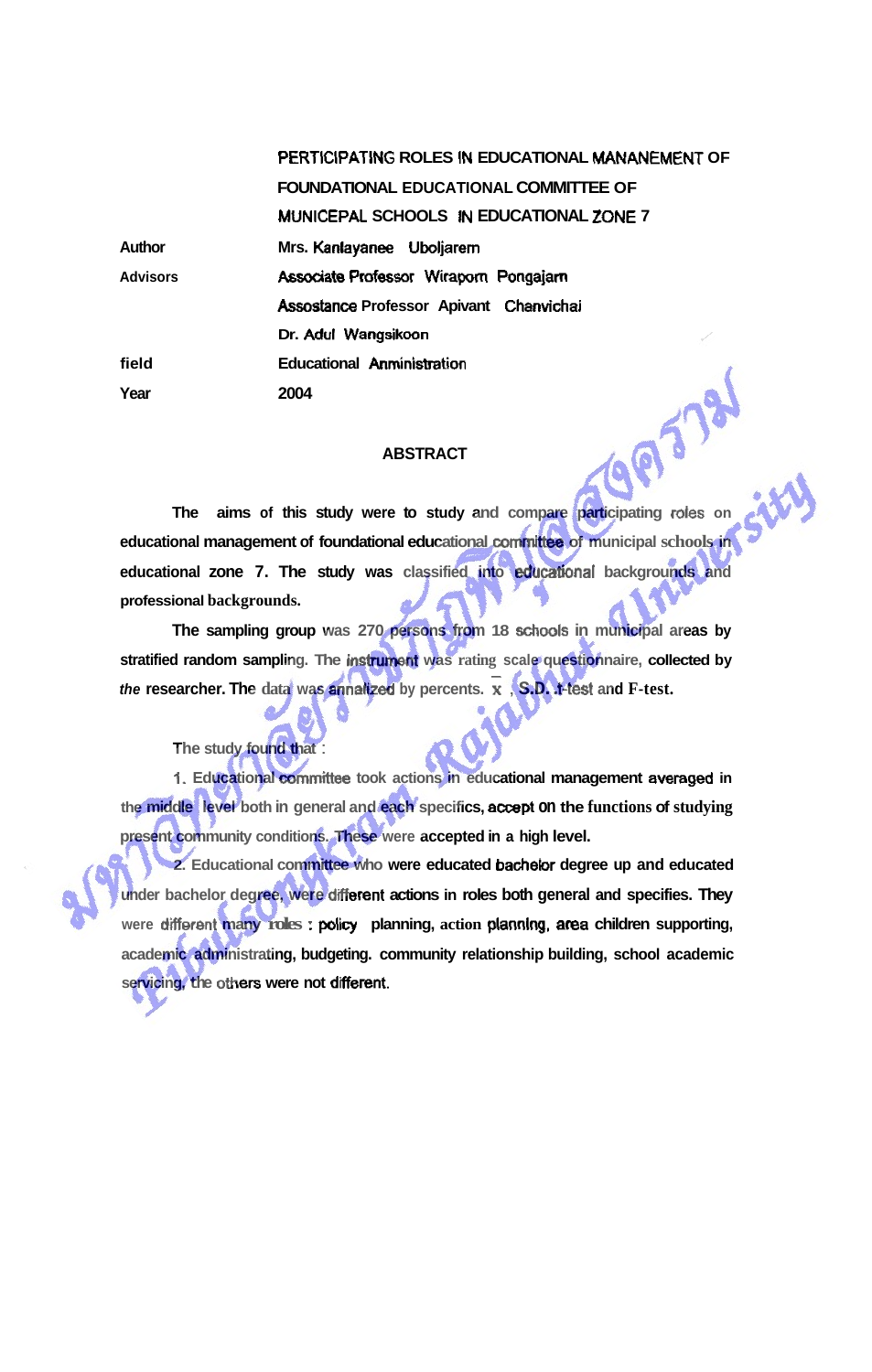**3. Different education of professions committee had different roles in**  educational participations. The government official group was more roles that the farmer **and work groups. The government official and state affair groups were mare roles than**  the farmer and private **sector groups.** They were different in many roles : policy and **development planning local curriculum amities. The official and state affair educational committee were more roles than fanner and worker educational committee in annual** action planning, community relationship building. and  $\infty$  - operating to local learning **resources as the experienced training sources. The other specifics were not different.**